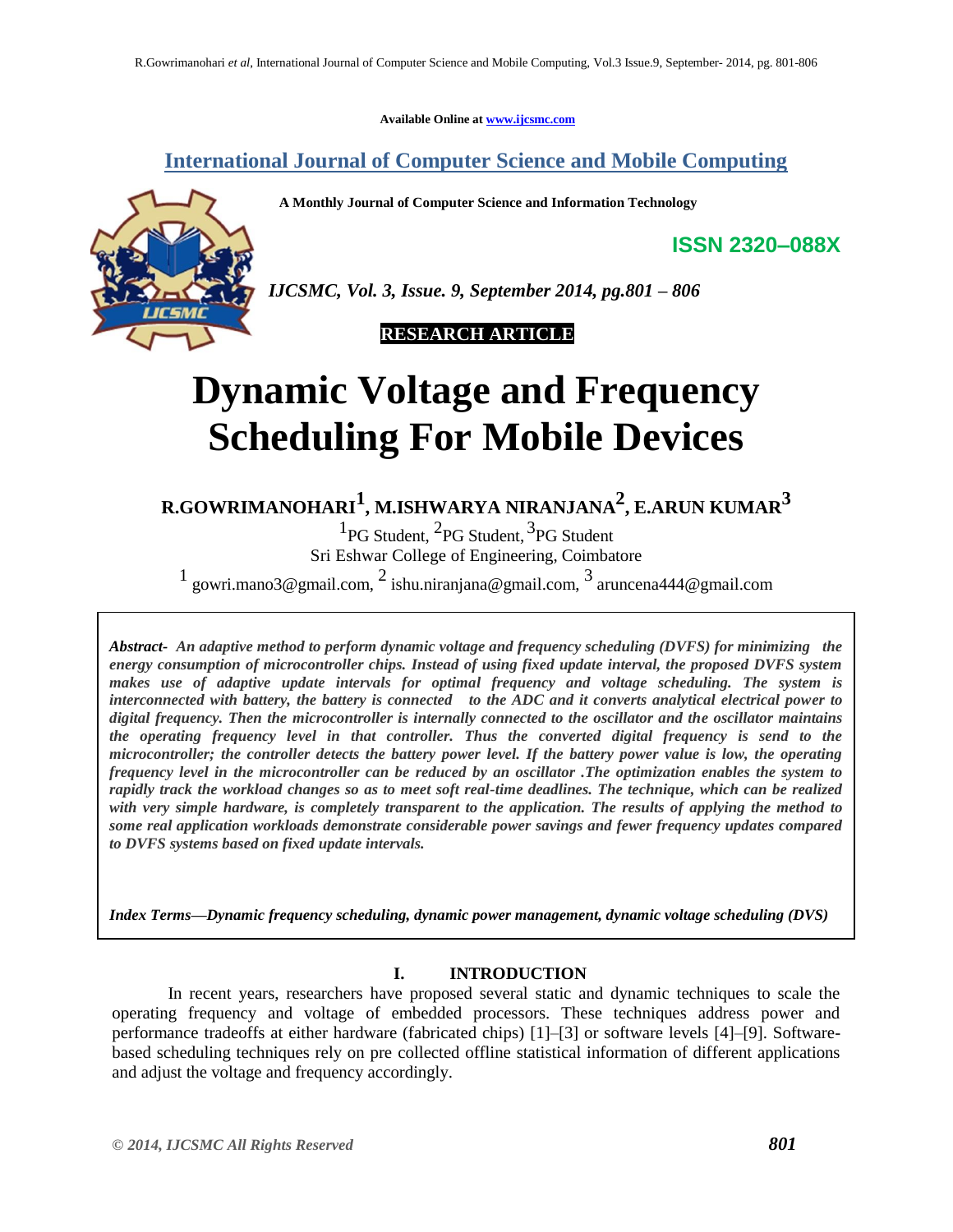In [10], static voltage-scheduling techniques for intra-task voltage-scheduling in hard real-time tasks based on the execution profile of the tasks are presented. The optimal intra-task voltage/frequency scheduling for single task real-time systems is found in [11]. The technique used statistical workload information. Both of these works use static voltage scaling approaches. A quasi-static voltage scaling proposed in [12] considers worst-case execution times (WCET) to guarantee the fulfillment of deadline constraints. In reality, the actual execution times of the tasks, for most of the cases, are shorter than their WCETs and may vary by up to 87% relative to the measured WCET execution times in the cases of realworld embedded tasks [13]. In order to track the dynamic changes of the workload and reduce the power consumption accordingly.

It is essential to dynamically adjust the voltage during the application run-time. The researchers in [14] and [15] have proposed power management approaches which track the critical path changes and consider the impact of process variations. There are also feedback-based online dynamic voltage and frequency scheduling (DVFS) solutions that dynamically control the clock frequency and supply voltage considering the real operating conditions of the underlying processing hardware [16]–[19]. Traditional feedback-based hardware modules for online voltage scaling such as [19] and [20] are computationally expensive, and can hamper the possible energy savings. In this paper we propose an adaptive DVFS method with low area and power overhead to overcome the hardware complexity of online methods.

The proposed DVFS not only scale the frequency and voltage to a nearly optimum value, but also reduce the frequency and voltage update rates considering both power consumption and system responsiveness. In Section II, we briefly review the related works while Section III explains the proposed frequency adjustment algorithm the results are discussed in Section IV. Finally, the summary and conclusion are given in Section V.

### **II. RELATED WORKS**

In this section, we briefly review some of the hardware-based DVFS systems which are most relevant to our proposed scheme. A DVFS method that dynamically controls the clock frequency and supply voltage with a fixed update interval is proposed in [16]. Fixed interval dynamic voltage scheduling (DVS) scheme for multiple clock domain processors has also been presented in [17]. The online DVS method proposed in [19], exploits a scheduling algorithm based on fixed update intervals. The Razor DVS technique [4] uses a delay-error tolerant flip-flop for scaling the supply voltage to minimum allowed value for a given frequency. This method also works based on fixed update intervals. An online hardwarebased DVFS scheme for dynamically selecting operating frequencies and voltages in multiprocessor globally asynchronous locally synchronous (GALS) systems is proposed in [20]. This DVFS approach monitors the application workload at predefined times called Tsample and scales frequency and voltage values accordingly. The frequency prediction algorithm of this method exploits multipliers and dividers which complicate the hardware realization of this DVFS.

All of these work use fixed update intervals for scheduling voltage and frequency. The optimum value of the fixed update interval strictly depends on the application and patterns of the workloads. Therefore, the value of fixed interval should be carefully tuned for different applications. Fixed update interval DVFS methods can be used when the behavior of the application is predictable for various applications and input conditions and the worst-case behavior is not very different from the average-case behavior. In this system adaptive update intervals are used to predict the frequency and voltage.

# **III. FREQUENCY SCHEDULING METHODS**

In DVFS algorithms, the supply voltage is adaptively adjusted based on the predicted frequency. Therefore, one of the major challenges of DVFS systems is how to determine the optimal working frequency without violating the deadlines. This can be assured by following a simple conservative rule, which states that the processing of the current workload must be finished prior to the arrival of the next workload. In this way, we may consider the arrival time of the next workload as an effective deadline for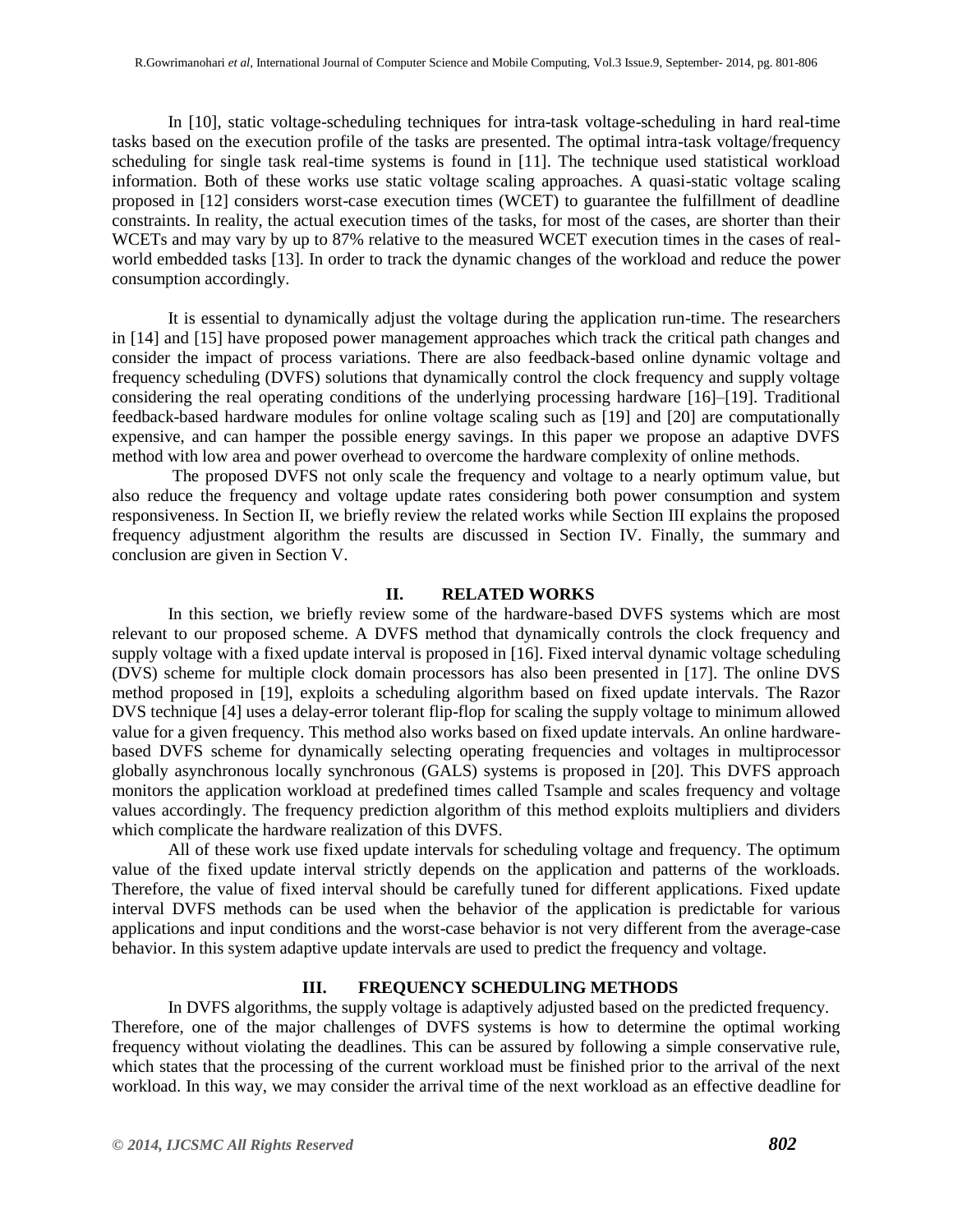the current workload in soft real time applications. Knowing the effective deadline for each workload, the frequency maybe adjusted to the lowest required value.

The importance of the effective deadline in the frequency adjustment is shown in [21] by considering greedy and deadline-aware frequency scheduling policies. The frequency scheduling circuitry presented in [16] exploits an activity monitor and counts the number of idle cycles of the processor in fixed update intervals. When the number of idle cycles in an interval exceeds a threshold value, the frequency is lowered; otherwise, the frequency is increased or held steady. The frequency update rate in [16] directly depends on the value of the fixed interval, i.e., larger values for the interval lead to lower rates of the frequency changes, and hence, a weaker workload tracking ability. On the other hand, choosing small values for the fixed interval leads to unnecessary frequency and voltage updates.

#### **Proposed Frequency Scheduling Method**

An adaptive method to perform dynamic voltage and frequency scheduling (DVFS) for minimizing the energy consumption of microcontroller chips is presented. Instead of using fixed update interval, the proposed DVFS system makes use of adaptive update intervals for optimal frequency and voltage scheduling. The system is interconnected with lead acid battery, the battery is connected to the Analog to Digital Converter (ADC) and it converts analytical electrical power to digital frequency.



Fig.1.Block Diagram of the System

Then the microcontroller is internally connected to the oscillator and the oscillator maintains the operating frequency level in that controller. Thus the converted digital frequency is send to the microcontroller; the controller detects the battery power level. If the battery power value is low, the operating frequency level in the microcontroller can be reduced by an oscillator .Then the frequency variation across the voltage is shown using LCD display. The optimization enables the system to rapidly track the workload changes so as to meet soft real-time deadlines.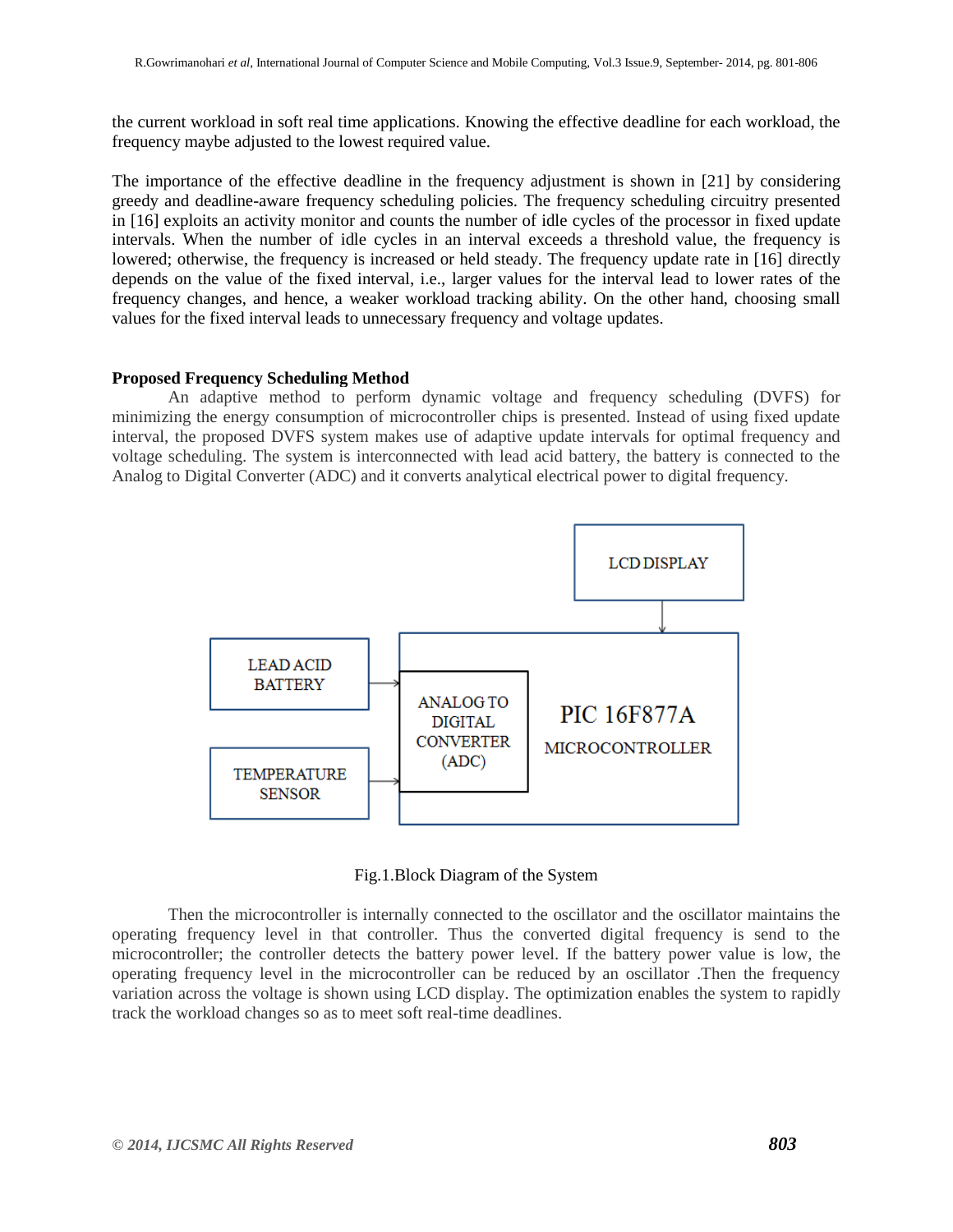

# **IV. SIMULATION AND ITS RESULT**

Fig.2. DVFS Simulation



Figure.3. Input voltage waveform



Figure.4. Output waveform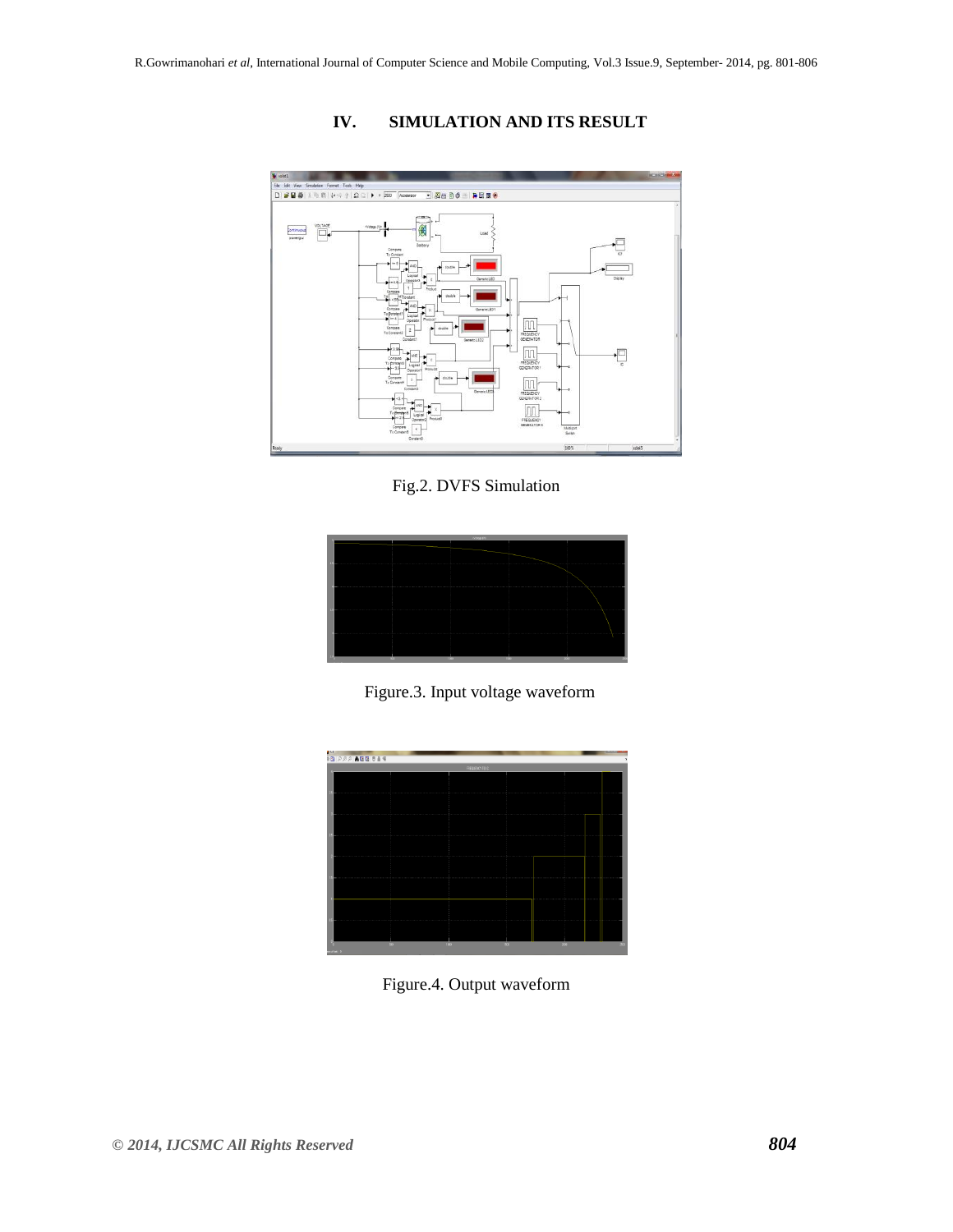# **V. CONCLUSION**

In this work, an efficient and adaptive update interval method for dynamic voltage and frequency management was proposed. Thus system with adaptive update intervals has advantages such as highly reliable system, reduction in heat dissipation, high energy efficiency and increase in the access time of the device. The results showed that the proposed adaptive interval DVFS technique could save power more with fewer frequency updates as compared to the fixed interval DVFS systems.

# **REFERENCES**

[1] B. C. Mochocki, X. S. Hu, and G. Quan, "A unified approach tovariable voltage scheduling for nonideal DVS processors," IEEE Trans. Comput.-Aided Des. Integr. Circuits Syst., vol. 23, no. 9, pp. 1370–1377, Sep. 2004.

[2] S. Das, D. Roberts, S. Lee, S. Pant, D. Blaauw, T. Austin, K. Flautner, and T. Mudge, "A self-tuning DVS processor using delay-error detection and correction," IEEE J. Solid-State Circuits, vol. 41, no. 4, pp. 792–804, Apr. 2006.

[3] K. Choi, R. Soma, and M. Pedram, "Fine-grained dynamic voltage and frequency scaling for precise energy and performance tradeoff based on the ratio of off-chip access to on-chip computation times," IEEE Trans. Comput.-Aided Des. Integr. Circuits Syst., vol. 24, no. 1, pp.18–28, Jan. 2005.

[4] T. Burd, T. Pering, T. Stratakos, and R. W. Brodersen, "A dynamic voltage scaled microprocessor system," IEEE J. Solid-State Circuits, vol. 35, no. 2, pp. 294–295, Feb. 2000.

[5] K. J. Nowka, G. D. Carpenter, E. W. MacDonald, H. C. Ngo, B. C. Brock, K. I. Ishii, T. Y. Nguyen, and J. L. Burns, "A 32-bit PowerPC system-on-a-chip with support for dynamic voltage scaling and dynamic frequency scaling," IEEE J. Solid-State Circuits, vol. 37, no. 11, pp. 1441–1447, Nov. 2002.

[6] K. Flautner, D. Flynn, D. Roberts, and D. I. Patel, "IEM926: An energy efficient SoC with dynamic voltage scaling," in Proc. Des., Autom. Test Euro. Feb. 2004, pp. 324–329.

[7] J. R. Lorch and A. J. Smith, "PACE: A new approach to dynamic voltage scaling," IEEE Trans. Comput., vol. 53, no. 7, pp. 856–869, Jul. 2004.

[8] M. Marinoni and G. Buttazzo, "Elastic DVS management in processors with discrete voltage/frequency modes," IEEE Trans. Ind. Inform., vol. 3, no. 1, pp. 51–56, Feb. 2007.

[9] S. Liu, Q. Qiu, and Q. Wu, "Energy aware dynamic voltage and frequency selection for real-time systems with energy harvesting," in Proc. Des., Autom. Test Euro., 2008, pp. 236–241.

[10] J. Seo, T. Kim, and J. Lee, "Optimal intratask dynamic Voltage-Scaling technique and its practical

extensions," IEEE Trans. Comput.-Aided Des. Integr. Circuits Syst., vol. 25, no. 1, pp. 47–57, Jan. 2006.

[11] Z. Lu, Y. Zhang, M. Stan, J. Lach, and K. Skadron, "Procrastinating voltage scheduling with discrete frequency sets," in Proc. Des., Autom. Test Euro., 2006, pp. 456–461.

[12] A. Andrei, M. Schmitz, P. Eles, Z. Peng, and B. M. Al Hashimi, "Quasistatic voltage scaling for energy minimization with time constraints," in Proc. Des. Autom. Test Euro., 2005, pp. 514–519.

[13] J. Wegener and F. Mueller, "A comparison of static analysis and evolutionary testing for the verification of timing constraints," Real-Time Syst., vol. 21, no. 3, pp. 241–268, Nov. 2001.

[14] M. Elgebaly and M. Sachdev, "Variation-Aware adaptive voltage scaling system," IEEE Trans. Very Large Scale Integr. (VLSI) Syst., vol. 15, no. 5, pp. 560–571, May 2007.

[15] S. Chandra, K. Lahiri, A. Raghunathan, and S. Dey, "Variation-tolerant dynamic power management at the system-level," IEEE Trans. Very Large Scale Integr. (VLSI) Syst., vol. 17, no. 9, pp. 1220–1232, Sep. 2009.

[16] M. Nakai, S. Akui, K. Seno, T. Meguro, T. Seki, T. Kondo, A. Hashiguchi, H. Kawahara, K. Kumano, and M. Shimura, "Dynamic voltage and frequency management for a Low-Power embedded microprocessor,"IEEE. J. Solid-State Circuits, vol. 40, no. 1, pp. 28–35,Jan. 2005.

[17] S. Herbert and D. Marculescu, "Analysis of dynamic voltage/frequency scaling in chipmultiprocessors," in Proc. Low Power Electron. Des, Aug. 2007, pp. 38–43.

[18] J. Rabaey, Low-Power Design Essentials. New York: Springer, 2009.